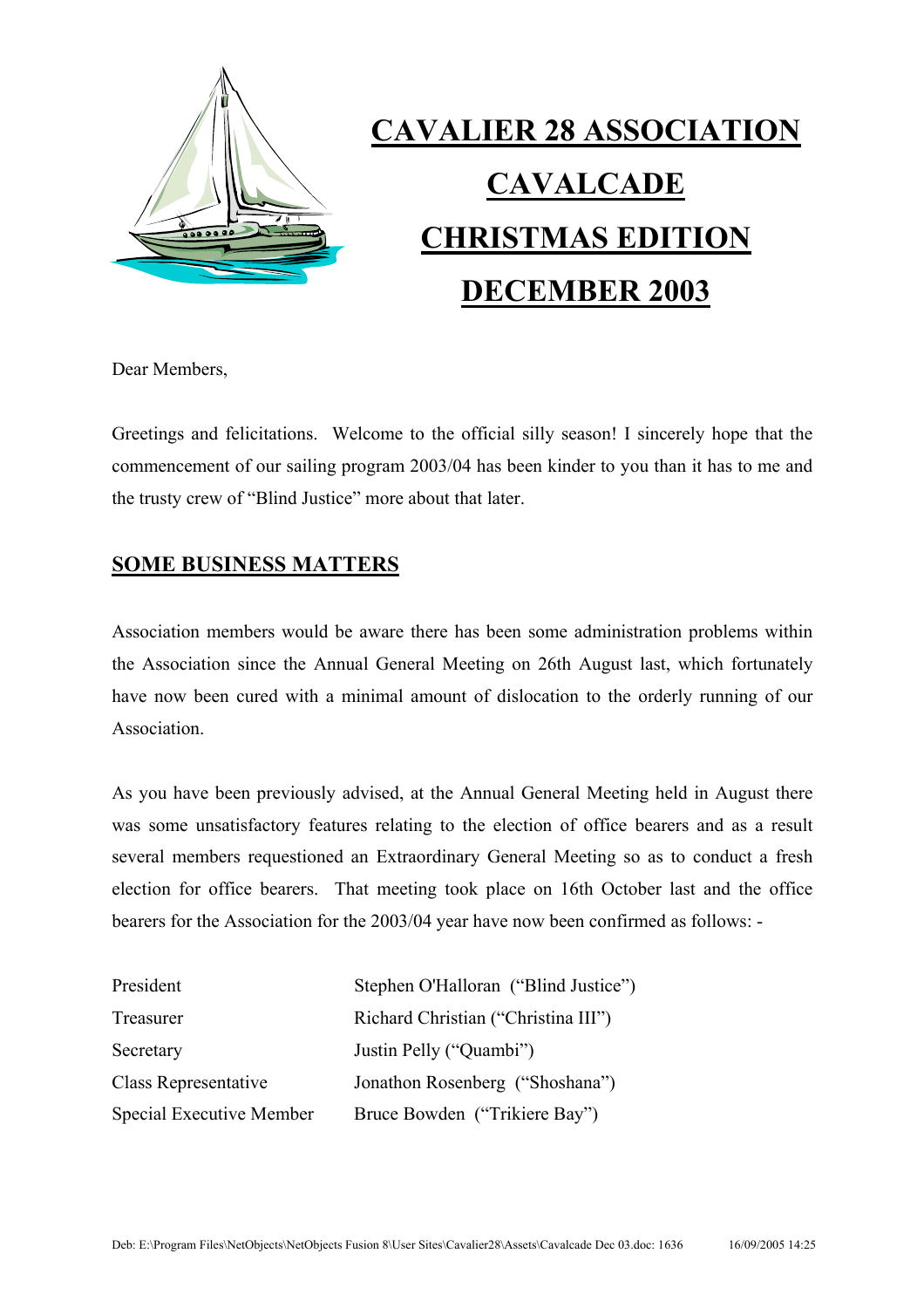At both the Annual General Meeting and the Extraordinary General Meeting there were amendments made to the constitution of the Association which are summarised as follows: -

- 1. Payment of subscriptions subscriptions now become due and payable on 1st July each year and there is then a period of grace of 45 days to remain financial. Notices will be sent to Association members accordingly when subscriptions become due;
- 2. Notices the constitution has been amended so as to provide for notices to be given to Association members by e-mail for those that have an electronic address;
- 3. Proxies the former constitution contained provision for voting by proxy. Those sections were somewhat loose and have now been appropriately "tightened up" so as to bring them into line with current corporation practice;
- 4. Nominations for office bearers the previous constitution contains no provision requiring persons wishing to nominate for a position on the committee to give notice of their intention. The constitution now provides that persons wishing to seek a position on the committee are required to nominate within 14 days of the Annual General Meeting.

I trust the above information sufficiently details the formal business matters of the Association that were transacted at the last two meetings held in August and October 2003.

# **RACING SEASON TO DATE**

The season commenced on 20th September and at the time of publication there have been eight races in the overall points score, three Norm Brown races and two Mini Regattas. At this stage the early high performers are as follows: -

Overall scratch – Centaurus, Shoshana, Quambi Overall handicap – Quambi, Joka, Ca Va Norm Brown – Trikiere Bay, Shoshana, Rhondo Mini Regattas – Trikiere Bay, Centaurus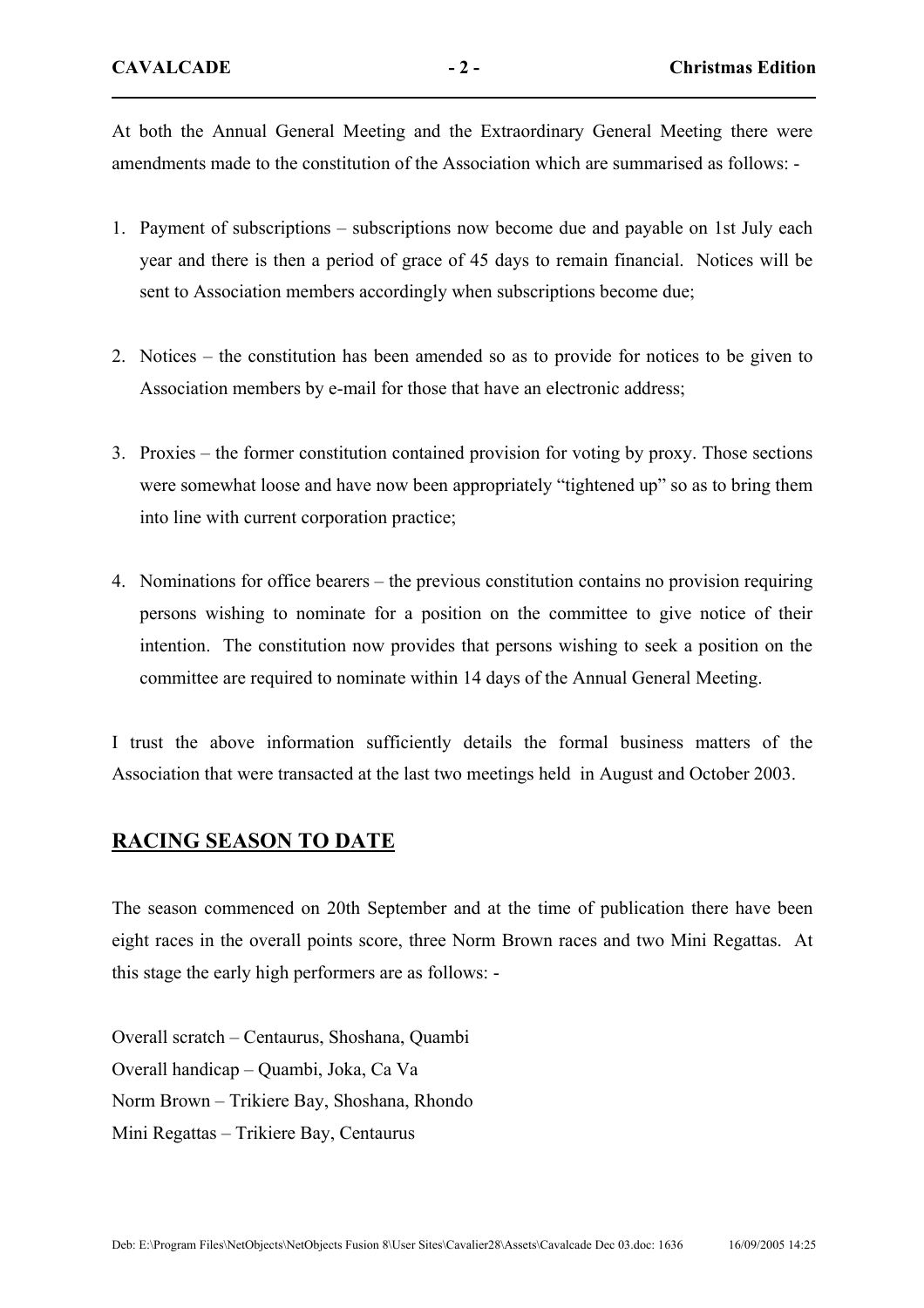It is of course a long season and in football parlance there are many "April" premiers who seem to find a way to unravel and eventually crash and burn leaving only a few oily globules on the surface to mark their once glorious existence.

At this stage might I urge members who are not participating, to give serious consideration to taking part in the Mini Regatta series. This style of racing is different to the usual Saturday afternoon procession around the harbour and is very much more exciting, at least in my opinion. The courses are short sausage style courses with generally 2/3 races being conducted on each day. That style of racing is identical to the format of the State Championships and is in my opinion an excellent training ground for the State Titles that will be upon us shortly.

The next Mini Regatta is scheduled for 13th December and I urge more of the racing fleet to participate. A casual entry can be obtained from the Royal Sydney Yacht Squadron.

The last Norm Brown race for this half of the season is scheduled for 6th December next and I would like to have our traditional Christmas raft up at the conclusion of the race. Should the course be the north east course a raft up in Taylors Bay is appropriate and if it is a southerly course then a raft up near the Royal Prince Edward Yacht Club in Point Piper would be appropriate. I can well understand that with pressures on everyone's time it is not always possible to do the things we would like to do, however if you could find time to participate in a raft up I am sure that you would enjoy the occasion. I recall one in Taylors Bay a few years ago where we must have had 12 or 13 boats! Anyhow, do what you can and if you can make it along to the raft up on 6th December next we would love to see you.

#### **AUSTRALIA DAY REGATTA**

Members attention is drawn to the Australia Day regatta scheduled for the 26th January next. This is a genuinely historic event and some of our members have participated on several occasion over the years. You should be aware of the fact that if we can achieve a fleet of five boats the Royal Sydney Yacht Squadron will create a separate Cavalier 28 division for us and there will be a very prestigious prize to be won for the boat achieving top honours. Might I strongly suggest that members give serious consideration to participating in the event next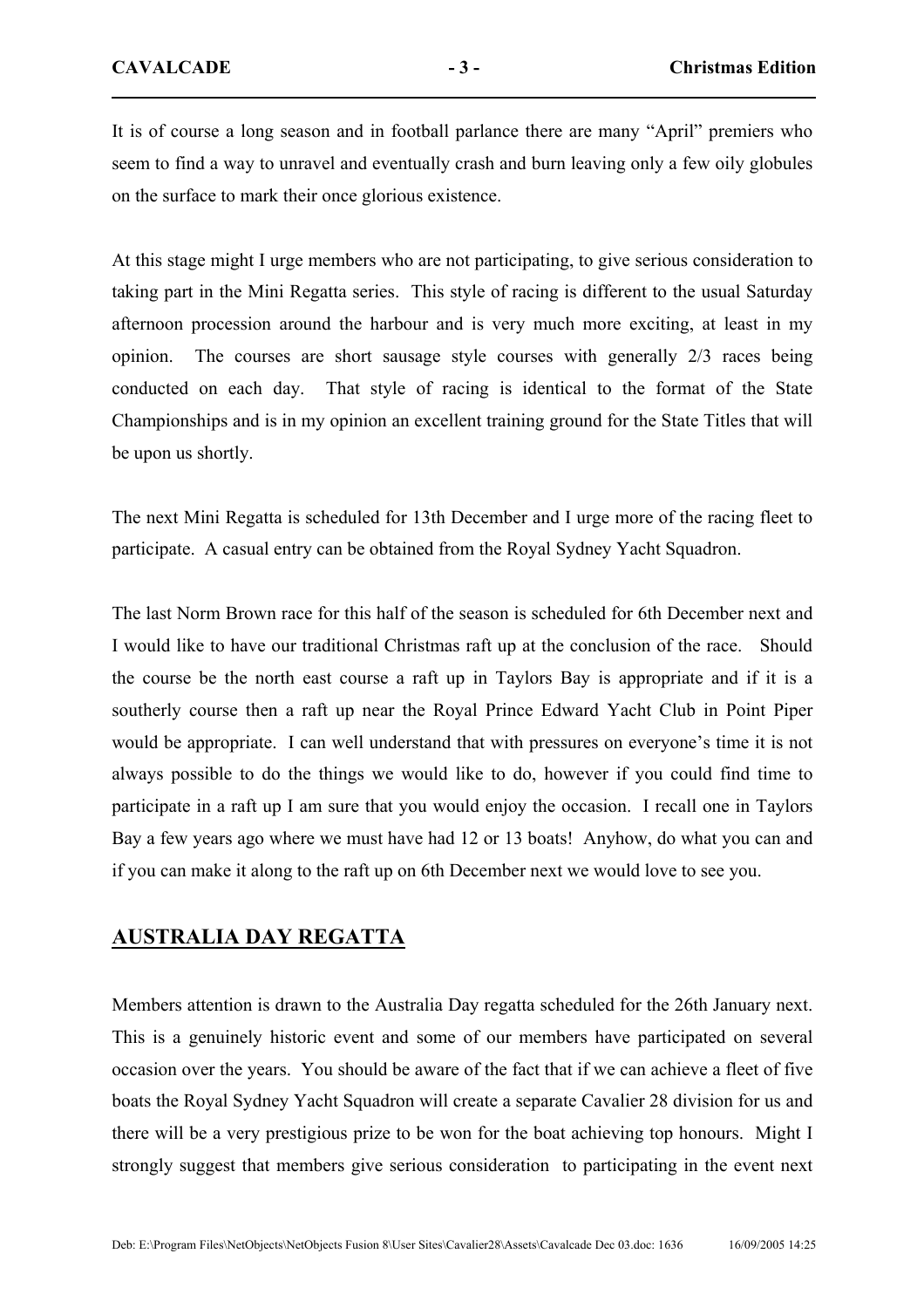year. Application forms and enquiries should be directed to the Royal Sydney Yacht Squadron.

#### **STATE CHAMPIONSHIPS**

The State Championships for 2004 will be conducted by the Royal Prince Edward Yacht Club at Point Piper on Sunday 22nd and Sunday 29th February next.

I am sure that by now you are familiar with the eligibility requirements which in summary form are as follows:-

- 1. The helmsman must be a financial member of the Cavalier 28 Association;
- 2. Unless granted approval by the committee, each yacht must have participated in at least five races at club level;
- 3. No "professionals" as crew;
- 4. Skippers and crews must be financial members of recognised yacht clubs or be granted "club crew" membership through the YA.

Notwithstanding these provisions the Association is very keen to attract as many entrants as possible and I do encourage all Association members to make the effort to join in our annual regatta. Last year we had 18 entrants and I am very keen this year to achieve similar numbers if not some more.

I am sure that all of those that participated in last years State Championships thoroughly enjoyed the two weekends and the drinks, BBQ and prize giving at the Royal Prince Edward Yacht Club at the conclusion of the series was extremely well attended and was a thoroughly enjoyable occasion. This year we intend to ask the Royal Prince Edward Yacht Club to make the course legs little longer for next year. As usual there will be some highly worthwhile prizes awarded those fortunate enough to score a place in either the scratch or handicap department.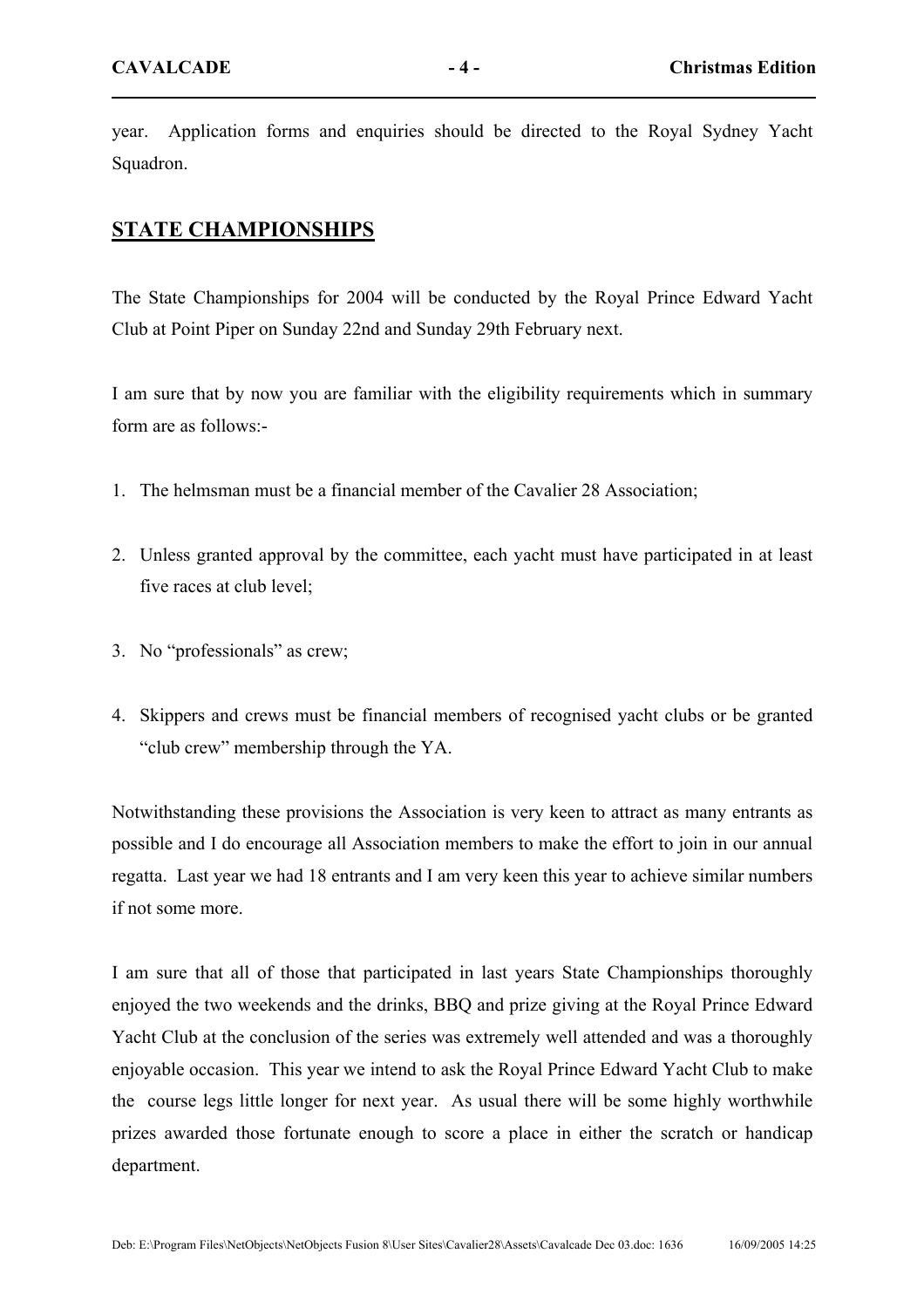## **NAVIGATIONAL MATTERS**

As indicated earlier in the newsletter "Blind Justice" has had a torrid start to the season, missing some of the early races and then running aground on 25th October in the first Mini Regatta of the season.

We came to grief between Neilson Park & Bottle and Glass point. We were heading into the shore line on port just behind "Quambi", who then tacked back onto starboard. We followed her line, tacking in or about the same spot and headed back out into the main channel when we hit some submerged rocks. I cannot recall how far we were from the shore but I felt we had adequate water. Whilst I was aware that the tide was low I did not appreciate that it was a "big" low tide and that was obviously the key factor.

The boat is now out of the water, in a thousand pieces and looks like remaining that way for several weeks yet. Very bad karma!

Since the event I have spoken to a number of yachtsmen who have confirmed that there is a reef in or about that area upon which other boats have also grounded. I am told that there is a similar problem off Georges Head. Shark Island and Bradleys Head are also areas to be aware of particularly at low tide. It would appear that these areas do not represent a problem at high tide but caution is obviously required when the tide is low.

Running aground at 5 knots is a truly unpleasant experience.

#### **MIKE FLETCHER TRAINING SEMINARS**

Those members who took advantage of the Mike Fletcher training seminars will no doubt regard the events as being extremely worthwhile. He gave us two full Sundays with a theory session on the previous Thursday evening and the very modest cost to individual Association members (\$100) per boat was extremely good value. Your Association did of course subsidise to the extent of 50% the cost of the coaching seminars. A unique opportunity to